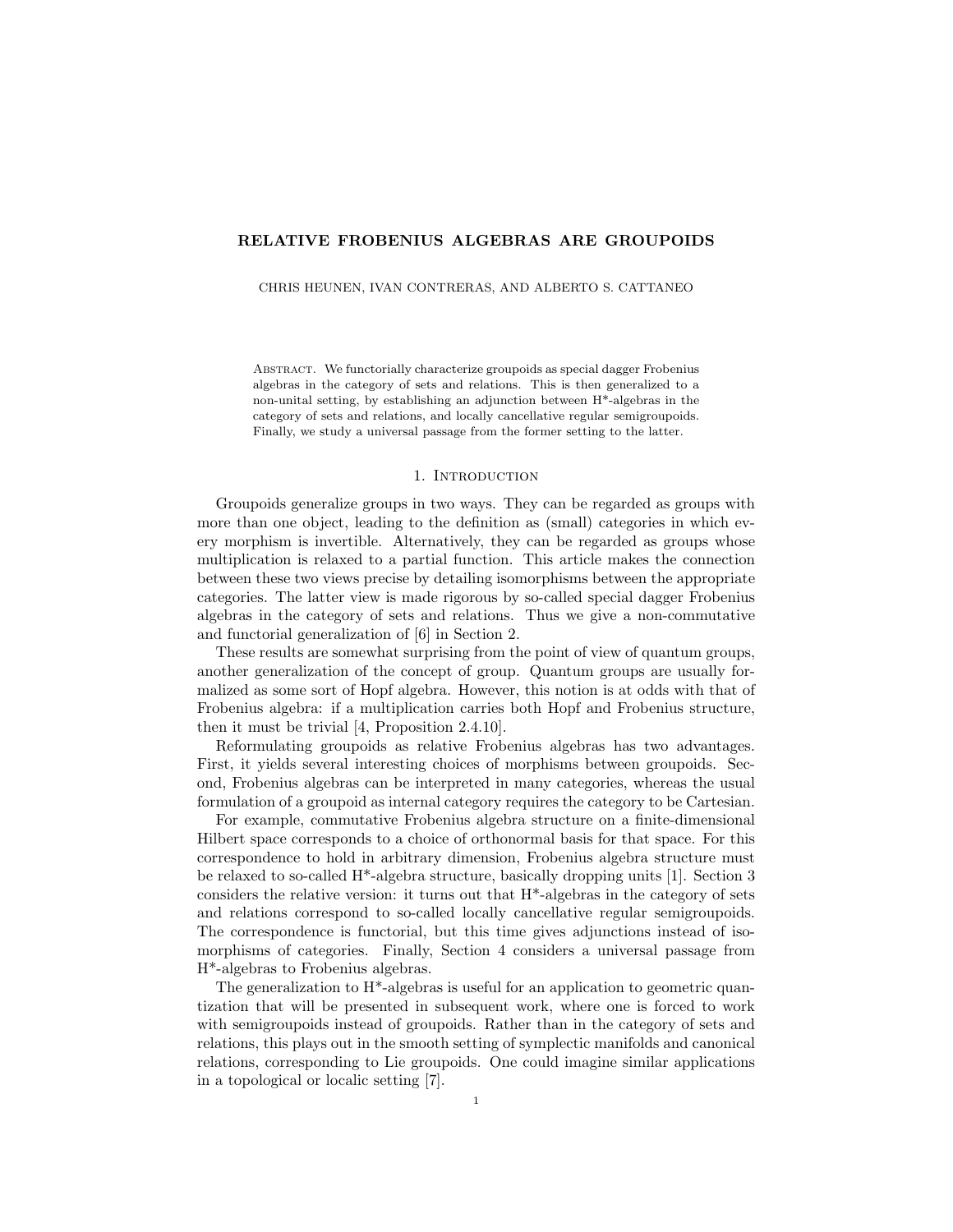#### 2. Relative Frobenius algebras and groupoids

A (small) category can be defined as a category internal to the category Set of sets and functions, see [5, Section XII.1]. This is a collection

> $G_0 \xrightarrow{e^{-s}} G_1$  $\overbrace{\leftarrow}^e \overbrace{t}$   $\longrightarrow$   $G_1 \leftarrow m$   $\longrightarrow$   $G_1 \times_{G_0} G_1$

of objects  $G_0$  (objects) and  $G_1$  (morphisms) and morphisms s (source), t (target),  $e$  (identity), and  $m$  (composition). These data have to satisfy familiar algebraic formulae, stating e.g. that composition  $m$  is associative. A functor then is a pair of functions  $f_i: G_i \to G'_i$  that commute with the above structure. A category is a groupoid when there additionally is a morphism  $i: G_1 \to G_1$  (inverse) satisfying  $m \circ (1 \times i) \circ \Delta = e \circ s$ :  $G_1 \rightarrow G_1$ . Notice that this formulation requires the monoidal structure  $\times$  to have diagonals  $\Delta: G_1 \to G_1 \times G_1$ , and the category to have pullbacks.

This section proves that groupoids correspond precisely to so-called relative Frobenius algebras. To introduce the latter concept, we pass to the category Rel of sets and relations, where morphisms  $X \to Y$  are relations  $r \subseteq X \times Y$ , and

$$
s \circ r = \{(x, z) \mid \exists y \,.\, (x, y) \in r, (y, z) \in s\}.
$$

It carries a contravariant identity-on-objects involution  $\dagger: \text{Rel}^{\text{op}} \to \text{Rel}$  given by relational converse. It also has compatible monoidal structure, namely Cartesian product of sets. This makes Rel into a so-called dagger symmetric monoidal category. To distinguish Rel from its subcategory Set, we write morphisms in the former category as  $r: X \rightarrow Y$ , and morphisms in the latter as  $f: X \rightarrow Y$ .

**Definition 1.** Consider the following properties of a morphism  $m: X \times X \longrightarrow X$ in Rel:

(F)  $(1 \times m) \circ (m^{\dagger} \times 1) = m^{\dagger} \circ m = (m \times 1) \circ (1 \times m^{\dagger}),$ 

$$
(M) \t m \circ m^{\dagger} = 1,
$$

$$
(A) \t m \circ (1 \times m) = m \circ (m \times 1),
$$

(U) there is  $u: 1 \rightarrow X$  with  $m \circ (u \times 1) = 1 = m \circ (1 \times u)$ .

If  $u$  exists then it is automatically unique. An object  $X$  together with such a morphism m is called a (unital) special dagger Frobenius algebra in **Rel**, or *relative* Frobenius algebra for short. Notice that this definition requires neither pullbacks nor diagonals, and makes sense in any dagger monoidal category.

The defining conditions of Frobenius algebras can also be presented graphically. Such string diagrams encode composition by drawing morphisms on top of each other, and the monoidal product becomes drawing morphisms next to each other. The dagger becomes a vertical reflection; we refer to [8] for more information. We depict  $m: X \times X \longrightarrow X$  as  $\bigwedge$ , and  $u: 1 \longrightarrow X$  as  $\bigwedge$ .

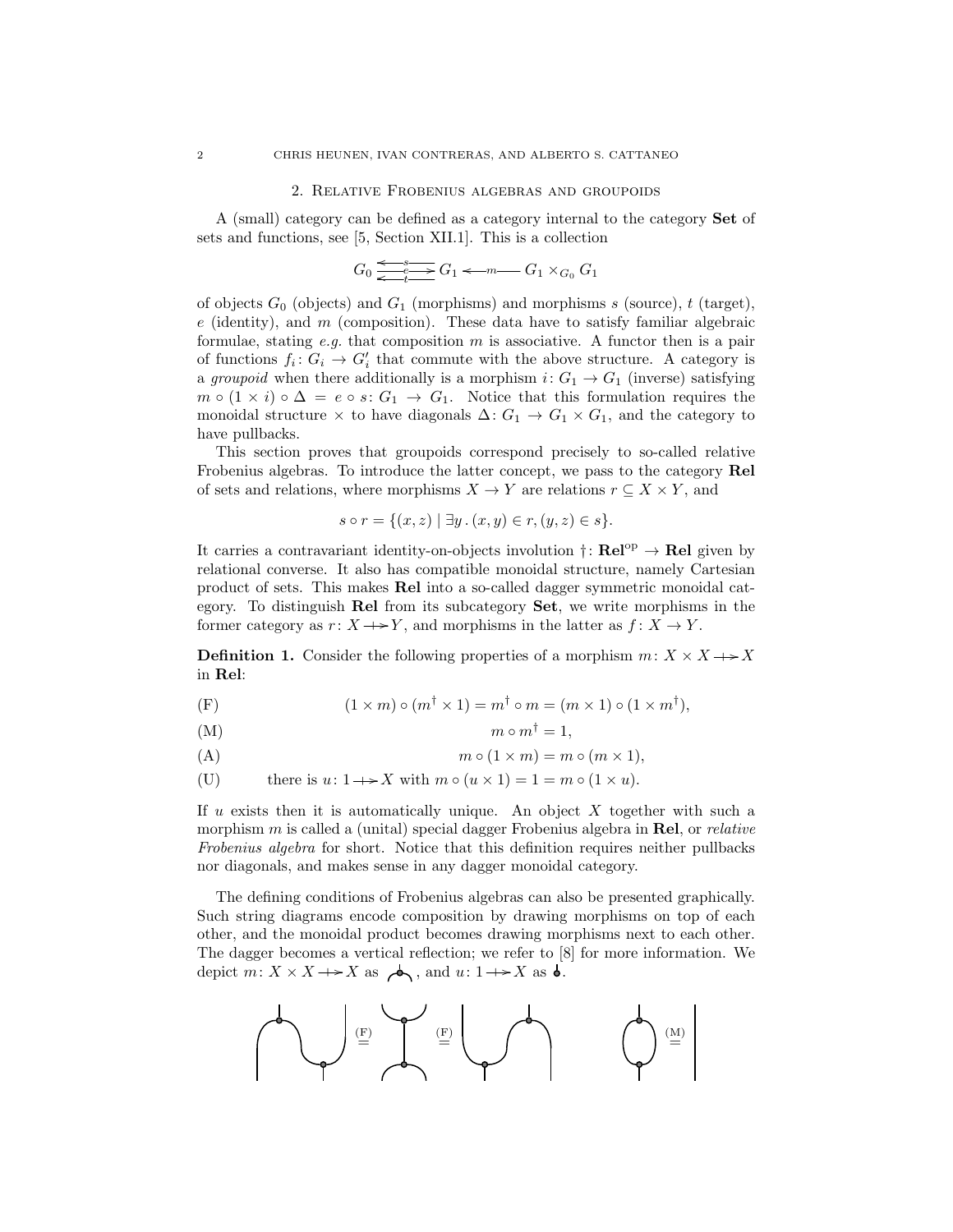

To prevent jumping back and forth between formalisms, we will mostly compute algebraically. But occasionally we will illustrate conditions graphically.

2.1. From relative Frobenius algebras to groupoids. For the rest of this subsection, fix a relative Frobenius algebra  $(X, m)$ .

Concretely, (M) implies that m is single-valued. Therefore we may write  $f = hg$ instead of  $((h, g), f) \in m$ . Notice that this notation implies that hg is defined, which fact we denote by  $hg \downarrow$ . We will use this Kleene equality throughout this article, by reading  $x = y$  for  $x, y \in X$  as follows: if either side is defined, so is the other, and they are equal. The concrete meaning of (M) is completed by

$$
\forall f \in X \,\exists g, h \in X. \, f = hg.
$$

Concretely,  $(F)$  means that for all  $a, b, c, d \in X$ 

$$
ab = cd \iff \exists e \in X \ldotp b = ed, c = ae \iff \exists e \in X \ldotp d = eb, a = ce.
$$

The condition (A) comes down to  $(fq)h = f(qh)$ . Finally, identifying the morphism  $u: 1 \rightarrow X$  with a subset  $U \subseteq X$ , we find that (U) means

$$
\forall f \in X \exists u \in U. \, fu = f,
$$
  
\n
$$
\forall f \in X \exists u \in U. \, uf = f,
$$
  
\n
$$
\forall f \in X \, \forall u \in U. \, fu \downarrow \implies fu = f,
$$
  
\n
$$
\forall f \in X \, \forall u \in U. \, uf \downarrow \implies uf = f.
$$

**Definition 2.** Given a relative Frobenius algebra  $m$ , define the following objects and morphisms in Rel:

$$
G_1 = X,
$$
  
\n
$$
G_2 = \{(g, f) \in X^2 \mid gf \downarrow\},
$$
  
\n
$$
G_0 = U,
$$
  
\n
$$
e = U \times U : G_0 \rightarrow G_1,
$$
  
\n
$$
s = \{(f, x) \in G_1 \times G_0 \mid fx \downarrow\} : G_1 \rightarrow G_0,
$$
  
\n
$$
t = \{(f, y) \in G_1 \times G_0 \mid yf \downarrow\} : G_1 \rightarrow G_0,
$$
  
\n
$$
i = \{(g, f) \in G_2 \mid gf \in G_0, fg \in G_0\} : G_1 \rightarrow G_1.
$$

We will prove that the collection **G** of these data is a groupoid. First, we show that the relations s, t, i are in fact (graphs of) functions, as is clearly the case for e.

**Lemma 3.** For  $f \in X$  and  $u, v \in U$ :

- (1) if  $fu \downarrow$  then  $u^2 \downarrow$ ;
- (2) if  $fu \downarrow$  and  $fv \downarrow$  then  $uv \downarrow$ ;
- (3) if  $fu \downarrow$  and  $fv \downarrow$  then  $u = v$ .

Hence the relation s is (the graph of) a function. Similarly, t is (the graph of) a function.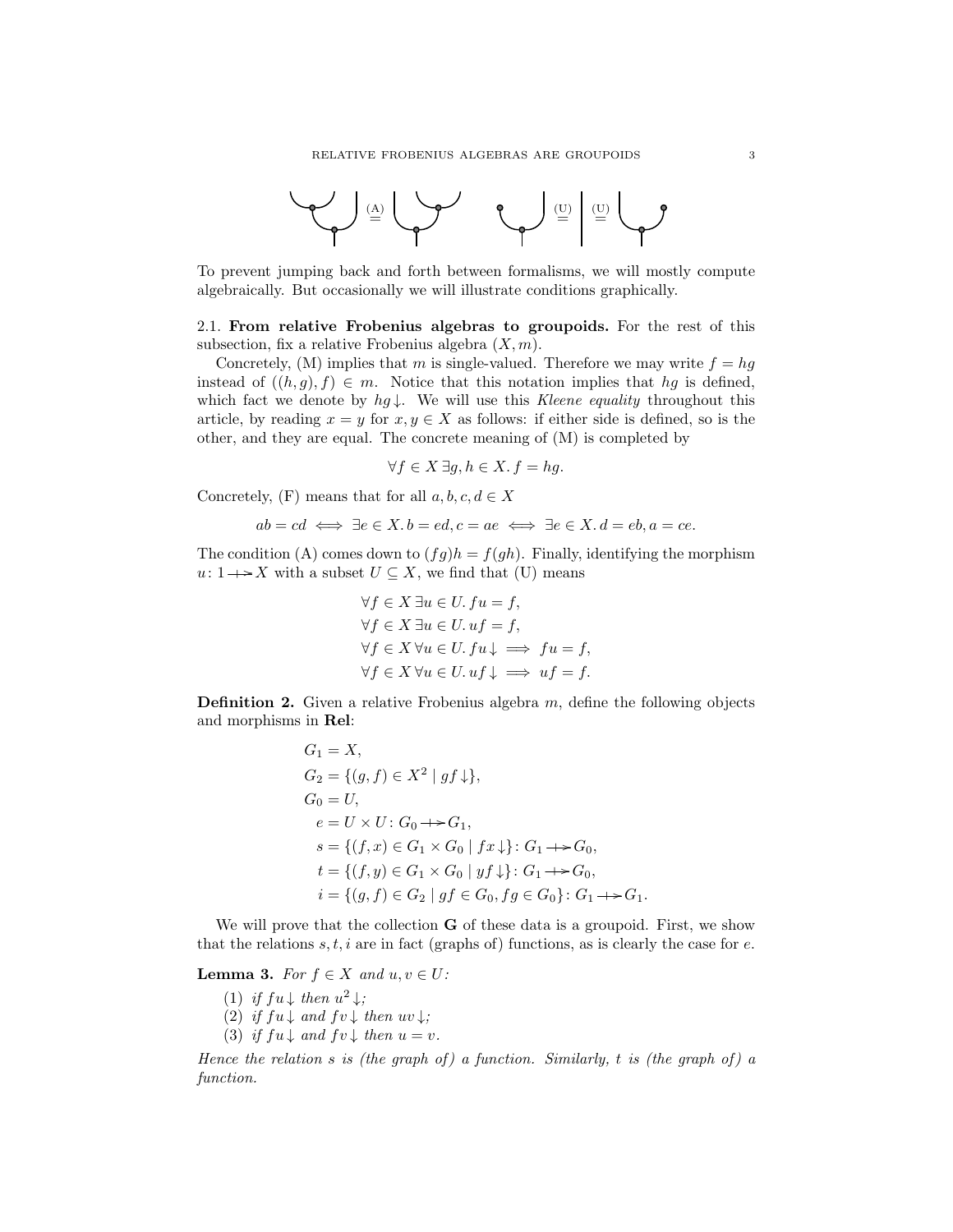*Proof.* If  $fu \downarrow$ , then  $fu = f$  by (U), so that also  $(fu)u = f$ . By (A), this means in particular that  $u^2 \downarrow$ , establishing (1). For part (2), assume that  $fu \downarrow$  and  $fv \downarrow$ . Then  $fu = f = fv$ , and by (F) we have  $u = ev$  for some  $e \in X$ , so that  $uv = ev^2 \downarrow$ . Finally, for (3), notice that if  $fu \downarrow$  and  $fv \downarrow$  then  $u = uv = v$  by (U).

**Lemma 4.** The pullback of s and t in Set is (isomorphic to)  $G_2$ .

*Proof.* The pullback of s and t is given by  $P = \{(q, f) \in X \mid s(q) = t(f)\}\.$  Now  $s(g)$  is the unique  $y \in U$  with  $gy \downarrow$ , and  $t(f)$  is the unique  $y' \in U$  with  $y' f \downarrow$ . So, if  $(g, f) \in P$ , then  $y = y'$  so that  $gyf \downarrow$ , and by (U) also  $gf \downarrow$  so  $(g, f) \in G_2$ . Conversely, if  $(g, f) \in G_2$ , then by (U) there exists  $y \in U$  such that  $gyf \downarrow$ , and we have  $s(g) = y = t(f)$ .

Lemma 5. The following diagram in Rel commutes.



Here,  $\Delta$  is (the graph of) the diagonal function  $x \mapsto (x, x)$ .

Proof. First we compute

$$
e \circ s = \{(f,g) \in G_1 \times G_1 \mid \exists u \in U. g = u, fu \downarrow\} = \{(f,u) \in X \times U \mid fu \downarrow\},\
$$

and

$$
m \circ (1 \times i) \circ \Delta = \{ (f, h) \in G_1^2 \mid \exists g \in G_1. fg \in U, gf \in U, h = gf \}
$$
  
=  $\{ (f, gf) \in G_1^2 \mid g \in G_1, fg \in U \ni gf \}.$ 

Clearly  $m \circ (1 \times i) \circ \Delta \subseteq e \circ s$ . For the converse, suppose that  $(f, u) \in e \circ s$ . Since  $fu \downarrow$  we then have  $fu = f$  by (U). Therefore, again by (U), there exists  $v \in U$  such that  $fu = vf$ . Now it follows from (F) that there exists g with  $u = gf$  and  $v = fg$ . Thus  $(f, u) = (f, gf) \in m \circ (1 \times i) \circ \Delta$ .

## **Lemma 6.** The relation  $i$  is (the graph of) a function.

*Proof.* We need to prove that to each  $f \in X$  there is a unique  $g \in X$  with  $gf \in U \ni$  $fg.$  We already have existence of such a g by Lemma 5, so it suffices to prove unicity. Suppose that  $gf \in U \ni fg$  and  $g'f \in U \ni fg'$ . Then in particular  $fg \downarrow$  and  $gf \downarrow$ , so that by (A) also  $fgf \downarrow$  and similarly  $fg'f \downarrow$ . Now (U) implies  $fgf = f = fg'f$ , so that by the previous conjecture  $gf = g'f$ . But then  $g = gfg = g'fg = g'$ .

**Theorem 7.** If m is a relative Frobenius algebra, then  $G$  is a groupoid.

*Proof.* The proof consists of routine verifications that the maps  $e, s, t, i$  indeed satisfy the axioms for a groupoid. The most interesting one has already been dealt with in Lemma 5.  $\Box$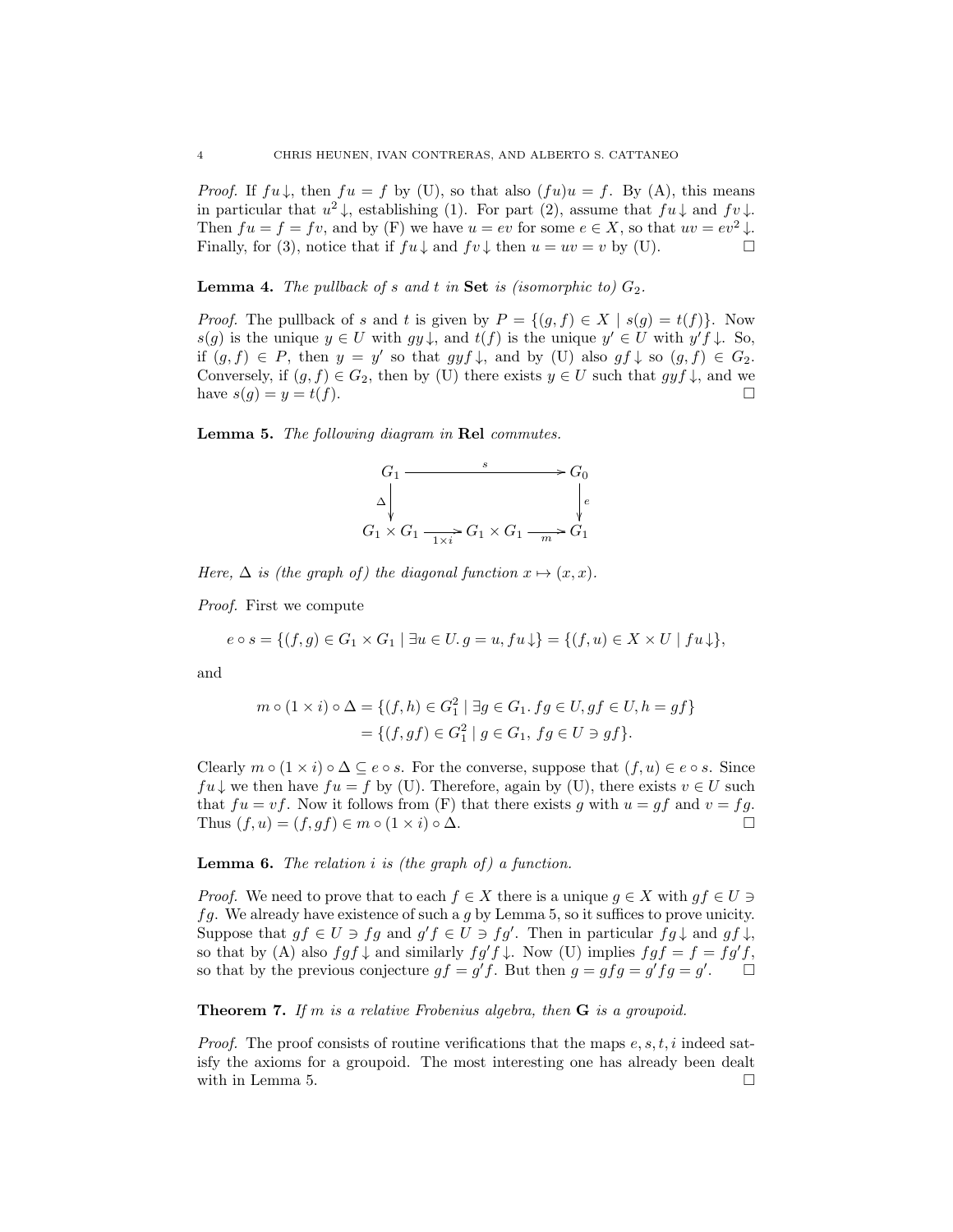2.2. From groupoids to relative Frobenius algebras. For the rest of this subsection, fix a groupoid

$$
\mathbf{G} = \left( G_0 \underbrace{\Longleftrightarrow_{e^-}^{s} \overbrace{C_1}^{i} \downarrow}_{t \longrightarrow C_1 \longleftarrow m} G_1 \times_{G_0} G_1 \right).
$$

**Definition 8.** For a groupoid **G**, define  $X = G_1$ , and let  $m: G_1 \times G_1 \rightarrow G_1$  be the graph of the function  $m$ .

We will prove that  $m$  is a relative Frobenius algebra. For starters, it follows directly from associativity of composition in the groupoid  $\bf{G}$  that m satisfies (A).

**Lemma 9.** The morphism  $m$  of Rel satisfies  $(U)$ .

*Proof.* Define a relation  $u: 1 \rightarrow X$  by  $u = \{(*, e(x)) \mid x \in G_0\}$ . Then

$$
m \circ (u \times 1) = \{ (f, e(x)f) \mid f \in G_1, x = t(f) \in G_0 \}
$$
  
= \{ (f, et(f)f) \mid f \in G\_1 \} = 1.

The symmetric condition also holds, and so  $(U)$  is satisfied.  $\Box$ 

Lemma 10. The morphism m of Rel satisfies (M).

Proof. We have

$$
m \circ m^{\dagger} = \{ (f, f) \in G_1^2 \mid \exists g, h \in G_2. s(h) = t(g), f = hg \}.
$$

Because we can always take  $g = f$  and  $h = e(t(f))$ , this relation is equal to  ${(f, f) \in G_1^2 \mid f \in G_1} = 1$ . Thus (M) is satisfied.

**Lemma 11.** The morphism  $m$  of Rel satisfies  $(F)$ .

Proof. First compute

$$
m^{\dagger} \circ m = \{ ((a, b), (c, d)) \in G_2^2 \mid ab = cd \},\
$$

$$
(m \times 1) \circ (1 \times m^{\dagger}) = \{ ((a, b), (c, d)) \in G_2^2 \mid \exists e \in G_1. \, ed = b, \, ae = c \}.
$$

If  $ed = b$  and  $ae = c$ , then  $cd = aed = ab$ . Hence  $(m \times 1) \circ (1 \times m^{\dagger}) \subseteq m^{\dagger} \circ m$ . Conversely, suppose that  $((a, b), (c, d)) \in m^{\dagger} \circ m$ . Taking  $e = bd^{-1}$ , then  $ed =$  $bdd^{-1} = b$ , and  $ae = abd^{-1} = cdd^{-1} = c$ . Therefore  $m^{\dagger} \circ m \subseteq (1 \times m^{\dagger}) \circ (m \times 1)$ . The symmetric condition is verified analogously. Thus  $(F)$  is satisfied.  $\Box$ 

**Theorem 12.** If G is a groupoid, then m is a relative Frobenius algebra.  $\square$ 

2.3. **Functoriality.** Notice that the constructions  $m \mapsto G$  and  $G \mapsto m$  of the previous two sections are each other's inverse. This subsection proves that the assignments extend to an isomorphism of categories under various choices of morphisms: one that is natural for groupoids, one that is natural for relations, and one that is natural to Frobenius algebras. (See also [2].) We start by considering a choice of morphisms that is natural from the point of view of relations: namely, morphisms between groupoids are subgroupoids of the product.

The category **Rel** is *compact closed, i.e.* allows morphisms  $\eta_X : 1 \to X \times X$ satisfying  $(\eta^{\dagger} \times 1) \circ (1 \times \eta) = 1 = (1 \times \eta^{\dagger}) \circ (\eta \times 1)$ . Drawing  $\eta$  as  $\vee$ , this property graphically becomes the following.

$$
\bigcup_{i=1}^n \alpha_i = \alpha \bigcap_{i=1}^n \alpha_i
$$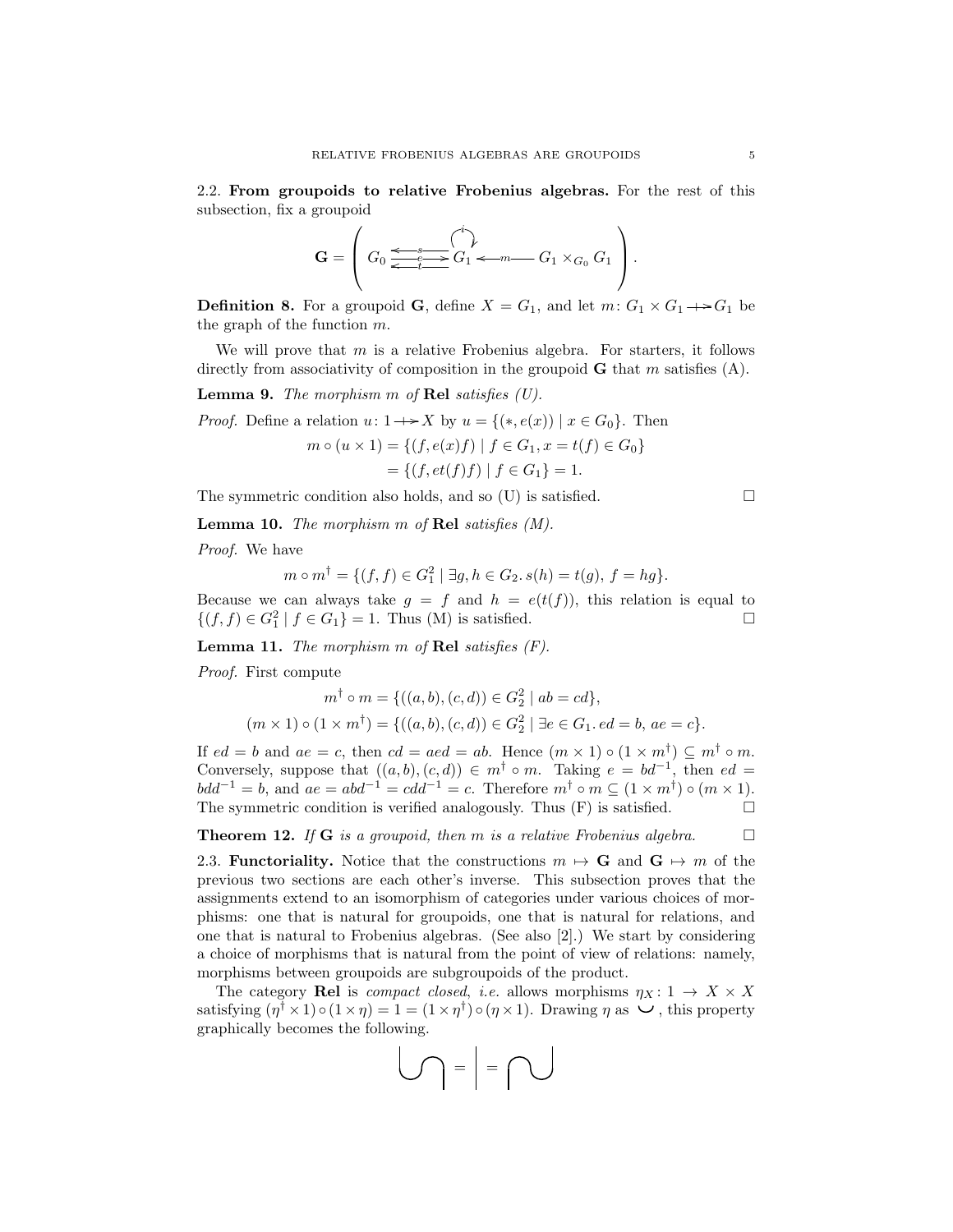In fact, any relative Frobenius algebra induces such a compact structure on X, by  $\eta = m^{\dagger} \circ u$ . There is a canonical choice of compact structure, that we use from now on, namely  $\eta = \{(*, (x, x)) \mid x \in X\}$ . It is induced by the relative Frobenius algebra corresponding to the discrete groupoid on  $X$ , and therefore has a universal categorical characterization. It follows that morphisms  $r: X \rightarrow Y$  in Rel have transposes  $\ulcorner r \urcorner = (1 \times r) \circ \eta = \{(*,(x,y)) \mid (x,y) \in r\} : 1 \rightarrow X \times Y$ . Furthermore, the dagger in Rel is compatible with the symmetric monoidal structure, giving a natural swap isomorphism  $\sigma: X \times Y \to Y \times X$  with  $\sigma^{-1} = \sigma^{\dagger}$ .

**Definition 13.** The category  $\text{Frob}(\text{Rel})^{\text{rel}}$  has relative Frobenius algebras as objects. A morphism  $(X, m_X) \to (Y, m_Y)$  is a morphism  $r: X \to Y$  in Rel satisfying  $(R)$  (mx × mx)  $(1 \times \sigma \times 1)$   $(2 \times \sigma \times \sigma)$ 

$$
(R) \qquad (m_X \times m_Y) \circ (1 \times \sigma \times 1) \circ (r \times r \cdot r \cdot r) = r \cdot r
$$

$$
(I) \qquad (r \times \eta^{\dagger}) \circ (m_X^{\dagger} \times 1) \circ (u_X \times 1) = (u_Y^{\dagger} \times 1) \circ (m_Y \times 1) \circ (r \times \eta)
$$

These conditions translate into string diagrams as follows.



**Proposition 14. Frob**(Rel)<sup>rel</sup> is a well-defined category.

*Proof.* Clearly identities  $1_X = \{(x, x) | x \in X\}$ :  $X \rightarrow X$  satisfy (R) and (I). Observe that  $(1 \times \eta^{\dagger}) \circ (m^{\dagger} \times 1) \circ (u \times 1) : X \longrightarrow X$  is the relation  $\{(x, x^{-1}) \mid x \in X\}$ . So (I) means that  $(x, y) \in r$  if and only if  $(x^{-1}, y^{-1}) \in r$ . Now, if  $r: X \to Y$  and  $s: Y \longrightarrow Z$  satisfy (R) and (I), then so does  $s \circ r$ :

$$
\begin{aligned}\n\Gamma s \circ r^{\top} &= \{ (*, x'', z'') \in 1 \times X \times Z \mid \exists y'' \in Y. \, (x'', y'') \in r, (y'', z'') \in s \} \\
&= \{(*, xx', zz') \mid x, x' \in X, z, z' \in Z, \exists y, y' \in Y. \\
&\quad (x, y) \in r, (x', y') \in r, (y, z) \in s, (y', z') \in s \} \\
&= (m_X \times m_Z) \circ (1 \times \sigma \times 1) \circ (\Gamma s \circ r^{\top} \times \Gamma s \circ r^{\top}).\n\end{aligned}
$$

Let us justify the second equation. If  $(x'', y'') \in r$ , then  $(x''^{-1}, y''^{-1}) \in r$  by (I), and hence  $(1,1) \in r$  by  $(R)$ . Hence we may take  $x = x''$ ,  $x' = 1$ ,  $y = y''$  and  $y' = 1$ .  $\Box$ 

**Definition 15.** The category  $\mathbf{Gpd}^{\text{rel}}$  has groupoids as objects. Morphisms  $\mathbf{G} \to \mathbf{H}$ are subgroupoids of  $G \times H$ .

That this is a well-defined category will follow from the following theorem. Identities are the diagonal subgroupoids, and composition of subgroupoids  $\mathbf{R} \subseteq \mathbf{G} \times \mathbf{G}'$ and  $S \subseteq G' \times G''$  is the groupoid  $S_1 \circ R_1 \rightrightarrows S_0 \circ R_0$ .

**Theorem 16.** There is an isomorphism of categories  $\textbf{Frob}(\textbf{Rel})^{\text{rel}} \cong \textbf{Gpd}^{\text{rel}}$ .

*Proof.* Let  $(X, m_X)$  and  $(Y, m_y)$  be relative Frobenius algebras, inducing groupoids **G** and **H**. First, notice that if  $r: X \rightarrow Y$  satisfies (R), then

$$
m_r = (m_X \times m_Y) \circ (1 \times \sigma \times 1)
$$
  
= {(((a, b), (c, d)), (ac, bd)) | a, b, c, d \in X} : r \times r \longrightarrow r

is a well-defined morphism in Rel. In fact, since  $(X, m_X)$  and  $(Y, m_Y)$  are relative Frobenius algebras, so is  $(r, m_r)$ : one readily verifies that it satisfies  $(M)$ ,  $(A)$ , and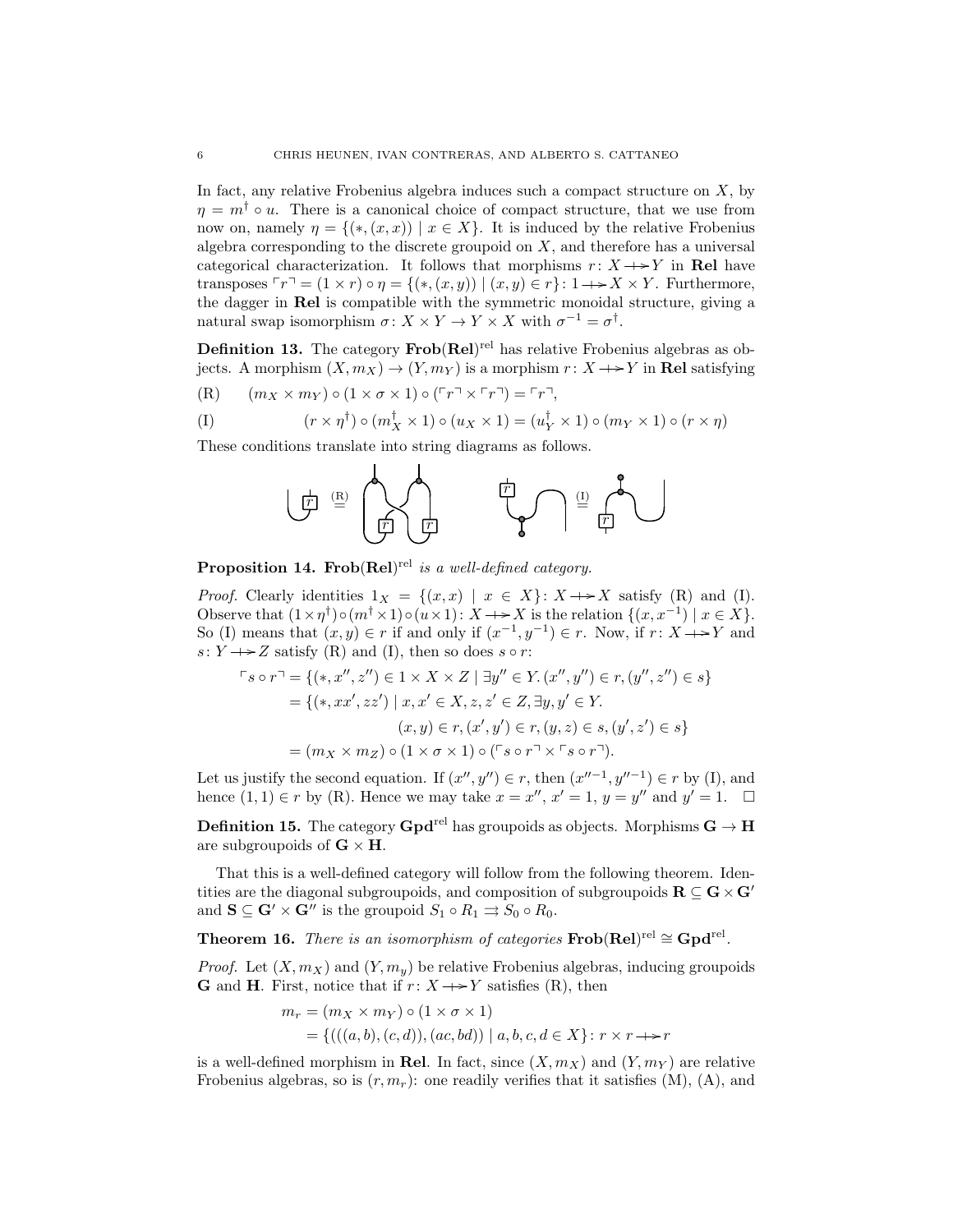(F). Also, (U) is satisfied by the intersection  $1 \rightarrow R$  of r with  $U_X \times U_Y$ . Theorem 7 thus shows that r induces a groupoid **R**. It is a subgroupoid of  $\mathbf{G} \times \mathbf{H}$ : we have  $R_1 \subseteq (G \times H)_1$  by construction, and if  $u \in U_R$ , then  $u = u^{-1}$ , so  $u \in (G \times H)_0$ . The structure maps of **R** are easily seen to be restrictions of those of  $\mathbf{G} \times \mathbf{H}$ .

Conversely, if **R** is a subgroupoid of  $\mathbf{G} \times \mathbf{H}$ , then clearly  $R_1 \subseteq X \times Y$  is a morphism in Rel satisfying  $(R)$  and  $(I)$ . It now suffices to observe that these constructions are inverses.

Next, we consider a choice of morphisms that is natural to groupoids, namely functors. This entails dealing with functions. Fortunately, functions can be characterized among relations purely categorically. The category Rel is in fact a 2 category, where there is a single 2-cell  $r \Rightarrow s$  when  $r \subseteq s$ . Hence it makes sense to speak of adjoints of morphisms in Rel. A morphism has a right adjoint if and only if it is (the graph of) a function.

Definition 17. The category Frob(Rel) has relative Frobenius algebras as objects. Morphisms  $(X, m_X) \rightarrow (Y, m_Y)$  are morphisms  $r: X \rightarrow Y$  that satisfy (I) and preserve the multiplication:  $r \circ m_X = m_Y \circ (r \times r)$ .

$$
\overrightarrow{r}
$$
 = 
$$
\overrightarrow{r}
$$

We write  $\textbf{Frob}(\textbf{Rel})^{\text{func}}$  for the subcategory of all morphisms r that have a right adjoint and allow a 2-cell  $r \circ u_X \Rightarrow u_Y$ .

**Lemma 18.** Morphisms in Frob(Rel) satisfy  $(R)$ . Hence we have inclusions  $\mathbf{Frob}(\mathbf{Rel})^\mathrm{func}\hookrightarrow \mathbf{Frob}(\mathbf{Rel})\hookrightarrow \mathbf{Frob}(\mathbf{Rel})^\mathrm{rel}.$ 

*Proof.* Let  $r: X \rightarrow Y$  be a morphism in **Frob**(Rel). Then

$$
(m_X \times m_Y) \circ (1 \times \sigma \times 1) \circ (\ulcorner r \urcorner \times \ulcorner r \urcorner)
$$
\n
$$
= (m_X \times m_Y) \circ (1 \times r \times r) \circ (1 \times \sigma \times 1) \circ \{(*, (x, x, y, y)) \mid x, y \in X\}
$$
\n
$$
= (1 \times r) \circ (m_X \times m_X) \circ \{(*, (x, y, x, y)) \mid x, y \in X\}
$$
\n
$$
= (1 \times r) \circ \{(*, (xy, xy)) \mid xy \downarrow\}
$$
\n
$$
= (1 \times r) \circ \{(*, (z, z)) \mid z \in X\}
$$
\n
$$
= \ulcorner r \urcorner,
$$

because we can always choose  $x = z$  and  $y = 1$ .

Write Gpd for the category of groupoids and functors.

**Theorem 19.** There is an isomorphism of categories  $\textbf{Frob}(\textbf{Rel})^{\text{func}} \cong \textbf{Gpd}$ .

*Proof.* Let  $(X, m_X)$  and  $(Y, m_Y)$  be relative Frobenius algebras, inducing groupoids **G** and **H**. Let  $r: m_X \to m_Y$  be a morphism in **Frob**(Rel)<sup>func</sup>. The condition that r has a right adjoint means it is in fact a function  $r: G_1 \to H_1$ . Furthermore, the condition  $r \circ u_X \subseteq u_Y$  means precisely that it sends  $G_0$  to  $H_0$ . Finally, the condition that r preserve multiplication makes it functorial  $\mathbf{G} \to \mathbf{H}$ , because relational composition of graphs coincides with composition of functions. Conversely, it is easy to see that a functor between groupoids induces a morphism in  $Frob(Rel)^{func}$ . Finally, these two constructions are inverse to each other.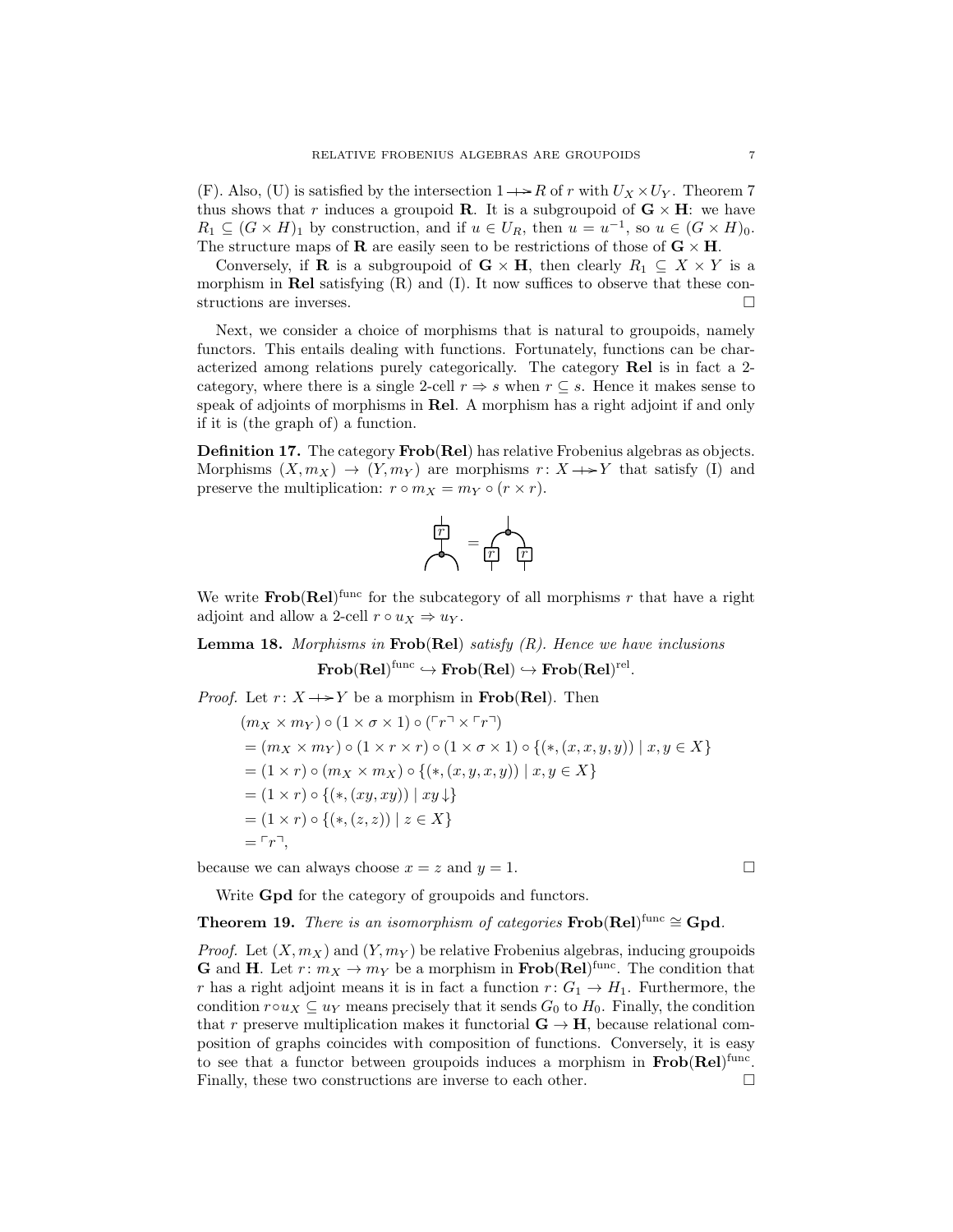Corollary 20. The category Gp of groups and homomorphisms is isomorphic to the full subcategory of  $\text{Frob}(\text{Rel})^{\text{func}}$  consisting of those relative Frobenius algebras for which u has a right adjoint.

*Proof.* The morphism  $u: 1 \rightarrow U$  has a right adjoint precisely when it is a function  $u: 1 \to U$  and hence amounts to an element of U. That is, the corresponding groupoid has a single identity, *i.e.* is a group.  $\square$ 

Finally, we can consider a choice of morphisms that is natural from the point of view of Frobenius algebras, namely the category Frob(Rel). There is a category between  $Gpd$  and  $Gpd<sup>rel</sup>$ , that corresponds to the middle category in the sequence  $Frob(Rel)^{func} \hookrightarrow Frob(Rel) \rightarrow Frob(Rel)^{rel},$  as follows.

**Definition 21.** A multi-valued functor  $G \rightarrow H$  between categories is a multivalued function  $F: G_1 \to H_1$  that preserves identities and composition:

for 
$$
g, f \in G_1 \times_{G_0} G_1
$$
:  
\nfor  $x \in G_0$ :  
\n $g \circ f \ni h \Rightarrow F(g) \circ F(f) \ni F(h)$ ,  
\n $F(e(x)) \ni H_0$ .

We denote the category of groupoids and multi-valued functors by  $Gpd<sup>mfunc</sup>$ .

Theorem 22. There is an isomorphism of categories  $Frob(Rel) \cong Gpd<sup>mtunc</sup>$ .

*Proof.* Let  $m_X$  and  $m_Y$  be relative Frobenius algebras, inducing groupoids **G** and **H**. Let  $r: m_X \to m_Y$  be a morphism in **Frob(Rel)**; by Theorem 16 it induces a subgroupoid of  $\mathbf{G} \times \mathbf{H}$ . By the argument of the proof of Theorem 19, r is a multivalued function  $G_1 \to H_1$ . But then it is precisely a multi-valued functor.  $\Box$ 

In summary, we have the following commutative diagram of categories.



## 3. Relative H\*-algebras and semigroupoids

This section establishes a non-unital generalization of the correspondence of the previous section. Frobenius algebras are relaxed to the following non-unital version.

**Definition 23.** A relative  $H^*$ -algebra is a morphism  $m: X \times X \rightarrow X$  in Rel satisfying  $(M)$ ,  $(A)$ , and

(1) there is an involution 
$$
\ast\colon \text{Rel}(1, X) \to \text{Rel}(1, X)
$$
 such that  $m \circ (1 \times x^*) = (1 \times x^{\dagger}) \circ m^{\dagger}$  and  $m \circ (x^* \times 1) = (x^{\dagger} \times 1) \circ m^{\dagger}$  for all  $x: 1 \to X$ .



In the presence of  $(U)$  and  $(A)$ , condition  $(H)$  above is equivalent to  $(F)$  [1]. But in the absence of  $(U)$ , it is stronger than  $(F)$ , and means concretely that

$$
\forall A \subseteq X \,\forall x, y \in X \left[ \begin{array}{l} \exists a \in A. \, xa = y \iff \exists a^* \in A^*. \, ya^* = x, \\ \exists a \in A. \, ax = y \iff \exists a^* \in A^*. \, a^*y = x. \end{array} \right]
$$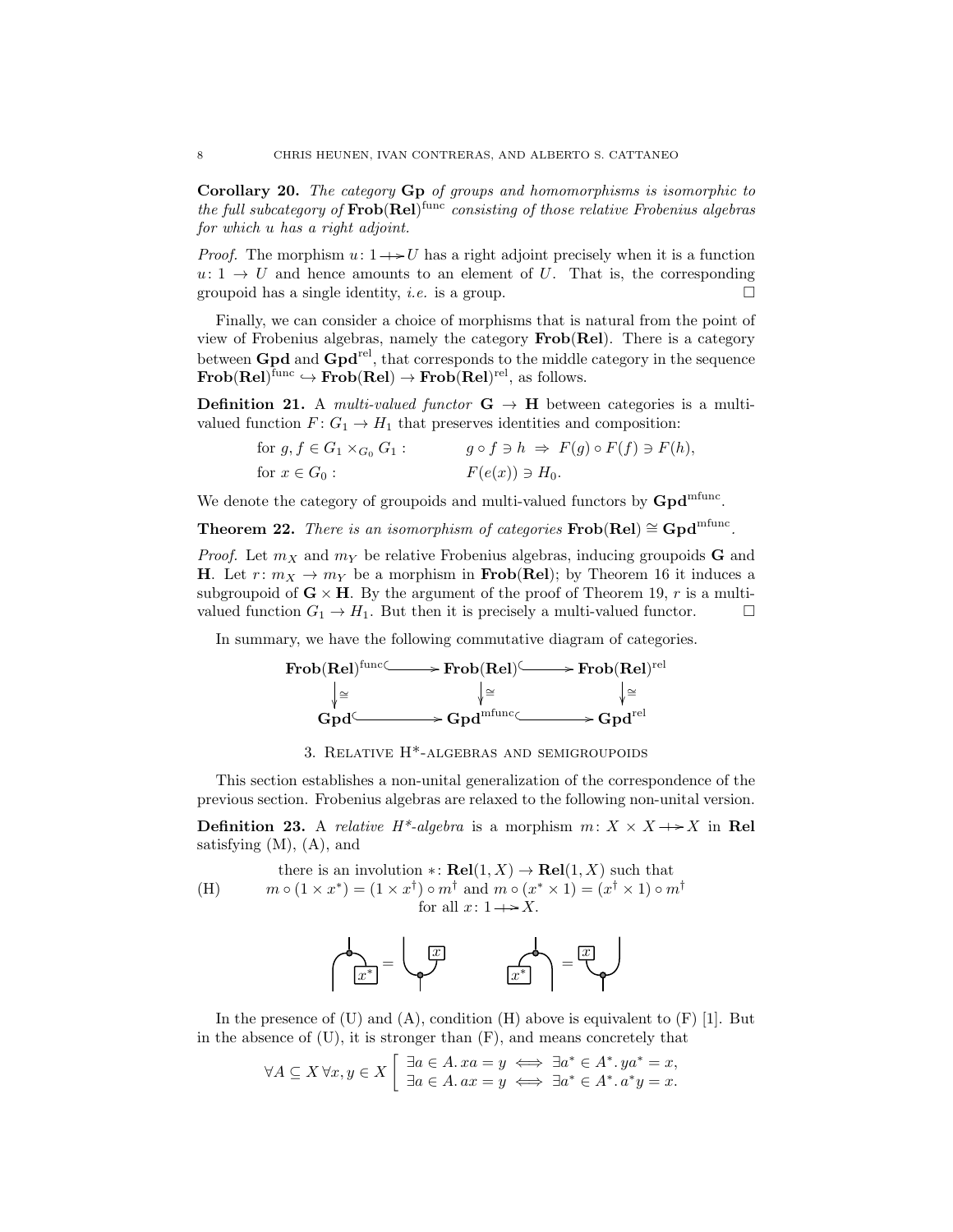Equivalently,

$$
\forall a \in A \subseteq X \,\forall x \in X \left[\begin{array}{l} xa \downarrow \implies \exists a^* \in A^*. xaa^* = x, \\ ax \downarrow \implies \exists a^* \in A^*. a^*ax = x. \end{array}\right]
$$

We will prove that relative  $H^*$ -algebras are precisely semigroupoids that are regular and locally cancellative. Recall that a semigroupoid is a 'category without identities', just like a semigroup is a 'non-unital monoid' [3]. More precisely, a semigroupoid consists of a diagram

$$
G_0 \xleftarrow{\hspace{1cm}} G_1 \xleftarrow{\hspace{1cm}} G_1 \xleftarrow{\hspace{1cm}} G_1 \times_{G_0} G_1
$$

(in the category Set of sets and functions) such that  $m \circ (m \times 1) = m \circ (1 \times m)$ . We may also assume that s and t are jointly epic, i.e.  $G_0 = s(G_1) \cup t(G_1)$ . A semifunctor is then a 'functor without preservation of identities', *i.e.* a pair of functions  $f_i: G_i \to G'_i$  that commute with the above structure.

A pseudoinverse of  $f \in G_1$  is an element  $f^* \in G_1$  satisfying  $(s(f) = t(f^*)$  and  $t(f) = s(f^*)$  and)  $f = ff^*f$  and  $f^* = f^*ff^*$ . A semigroupoid is *regular* when every  $f \in G_1$  has a pseudoinverse. Finally, a semigroupoid is *locally cancellative* when  $fhh^* = gh^*$  implies  $fh = g$ , and  $h^*hf = h^*g$  implies  $hf = g$ , for any  $f, g, h \in G_1$ and any pseudoinverse  $h^*$  of  $h$ . The following lemma shows that the asymmetry in the latter condition is only apparent.

**Lemma 24.** A semigroupoid is locally cancellative if and only if  $fh^*h = gh$  implies  $fh^* = g$  for any  $f, g, h \in G_1$  and any pseudoinverse  $h^*$  of h.

*Proof.* If  $h^*$  is a pseudoinverse of h, then h is a pseudoinverse of  $h^*$ , too.  $\square$ 

Examples of locally cancellative semigroupoids are semigroupoids in which every morphism is both monic and epic. Clearly, groupoids are examples of locally cancellative regular semigroupoids. The following lemma gives a converse in the presence of identities.

Lemma 25. If a locally cancellative regular semigroupoids has identities, then it is a groupoid.

*Proof.* Let  $f \in G_1$ . By regularity, there is a pseudoinverse  $f^*$ . In the definition of local cancellativity, take  $h = f^*$  and  $g = 1_{t(f)}$ , and  $h^* = f$ . Then  $fhh^* = ff^*f =$  $f = 1f = gh^*$ , and so  $ff^* = 1$ . By Lemma 24 similarly  $f^*f = 1$ . Thus  $f^*$  is an inverse of  $f$ , and therefore unique.

3.1. From relative H\*-algebras to semigroupoids. For the rest of this subsection, fix a relative H<sup>\*</sup>-algebra  $m: X \times X \longrightarrow X$ .

Definition 26. Define G by

$$
G_0 = \{ f \in X \mid m(f, f) = f \},
$$
  
\n
$$
G_1 = X,
$$
  
\n
$$
s = \{ (f, f^*f) \mid f^* \text{ is a pseudoinverse of } f \} : G_1 \longrightarrow G_0
$$
  
\n
$$
t = \{ (f, f f^*) \mid f^* \text{ is a pseudoinverse of } f \} : G_1 \longrightarrow G_0.
$$

**Lemma 27.** For each element a in a relative H<sup>\*</sup>-algebra there exists  $a^* \in \{a\}^*$ satisfying  $a^*aa^* = a^*$  and  $aa^*a = a$ .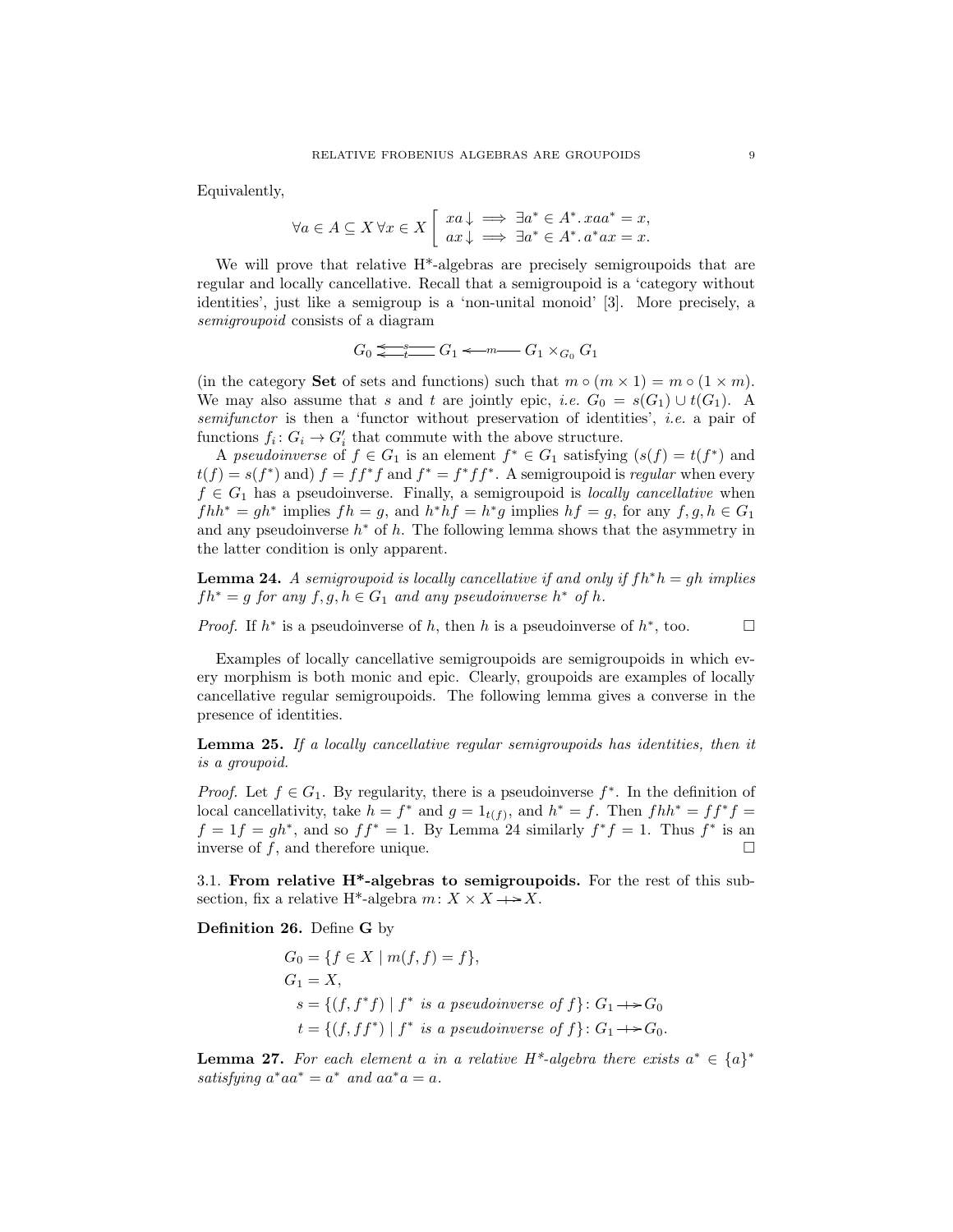*Proof.* By (M), we have  $\forall y \in X \exists a, x \in X. y = ax$ . Applying (H) with  $A = X$  gives  $\forall a \in X \exists x \in X. \ x a \downarrow.$  Now let  $a \in X$ . If we substitute  $A = \{a\}$ , then (H) becomes

$$
\forall x, y \in X [xa = y \iff \exists a^* \in \{a\}^*.ya^* = x]
$$

$$
\forall x, y \in X [ax = y \iff \exists a^* \in \{a\}^*.a^*y = x]
$$

As above, there exists  $x \in X$  with  $xa \downarrow$ . So by the first condition above, there is  $a' \in \{a\}^*$  with  $aa' \downarrow$ . Hence, by the second condition, there is  $a'' \in \{a\}^*$  with  $a''aa' = a'$ . Applying the first condition again, now with  $x = a'$  and  $y = a''a$ , gives  $a'a = a''a$ . Therefore we have  $a^* = a^*aa^*$  for  $a^* = a' \in \{a\}^*$ . Finally, applying the first condition again, this time with  $x = aa^*$  and  $y = a$ , we find that also  $aa^*a = a$ .

## Lemma 28. The data G form a well-defined semigroupoid.

*Proof.* By (A), the condition  $m \circ (m \times 1) = m \circ (1 \times m)$  is clearly satisfied. It remains to prove that  $m$ ,  $s$  and  $t$  are well-defined functions.

The former means that  $(g, f) \in G_1 \times_{G_0} G_1$  implies  $gf \downarrow$ . Assume  $s(g) = t(f)$ , *i.e.*  $g^*g = ff^*$  for some pseudoinverses  $g^*$  and  $f^*$  of g and f. Because  $g^*g$  is idempotent, we have  $g^*g f f^* = g^*g g^* g = g^*g \downarrow$ , and therefore also  $gf \downarrow$ . Hence m is well-defined.

As for t, suppose that  $f^*$  and  $f'$  are both pseudoinverses of f, so that  $(f, ff^*) \in s$ and  $(f, f f') \in s$ . Then  $f f^* f = f = f f' f$ . Set  $A = \{f^*\}, a = f^*, x = f$ , and  $y = ff'$ . By Lemma 27, we obtain  $f \in A^*$ , and so  $ya^* = x$  for  $a^* = f$ . Now it follows from (H) that  $ff^* = xa = y = ff'$ . Similarly, s is a well-defined function.  $\square$ 

**Theorem 29.** If m is a relative  $H^*$ -algebra, then  $G$  is a locally cancellative regular semigroupoid.

*Proof.* Regularity is precisely Lemma 27. Suppose that  $fhh^* = gh^*$  for a pseudoinverse  $h^*$  of h. Applying (H) to  $A = \{h\}, x = fhh^*, y = g, a = h$  and  $a^* = h^*$ yields  $fh = fhh^*h = xa^* = y = g$ . Hence **G** is locally cancellative.

3.2. From semigroupoids to relative H\*-algebras. For the rest of this subsection, fix a semigroupoid G.

Definition 30. Define

$$
X = G_1,
$$
  
\n
$$
m = \{(g, f, gf) \mid s(g) = t(f)\} : G_1 \times G_1 \longrightarrow G_1,
$$
  
\n
$$
A^* = \{a^* \in X \mid a^*aa^* = a^* \text{ and } aa^*a = a \text{ for all } a \in A\}.
$$

**Theorem 31.** If  $G$  is a locally cancellative regular semigroupoid, then  $m$  is a relative H\*-algebra.

Proof. Clearly, (A) is satisfied. Because

$$
m^{\dagger} \circ m = \{ (f, f) \in G_1^2 \mid \exists (g, h) \in G_2 \, . \, f = hg \}
$$

we have  $m^{\dagger} \circ m \subseteq 1$ . Conversely, if  $f \in G_1$ , setting  $g = f$  and  $h = f^*f$  for some pseudoinverse  $f^*$  of f, then  $f = gh$ . Hence (M) is satisfied.

Finally, we verify (H). Let  $A \subseteq X$  be given, let  $a \in A$  and  $x \in X$ , and suppose that  $xa \downarrow$ . That means that  $s(f) = t(a)$ . By regularity, a has a pseudoinverse  $a^* \in A^*$ , and we have  $xa = xaa^*a$ . Setting  $f = xa$ ,  $g = x$ ,  $h = a$  and  $h^* = a^*$  in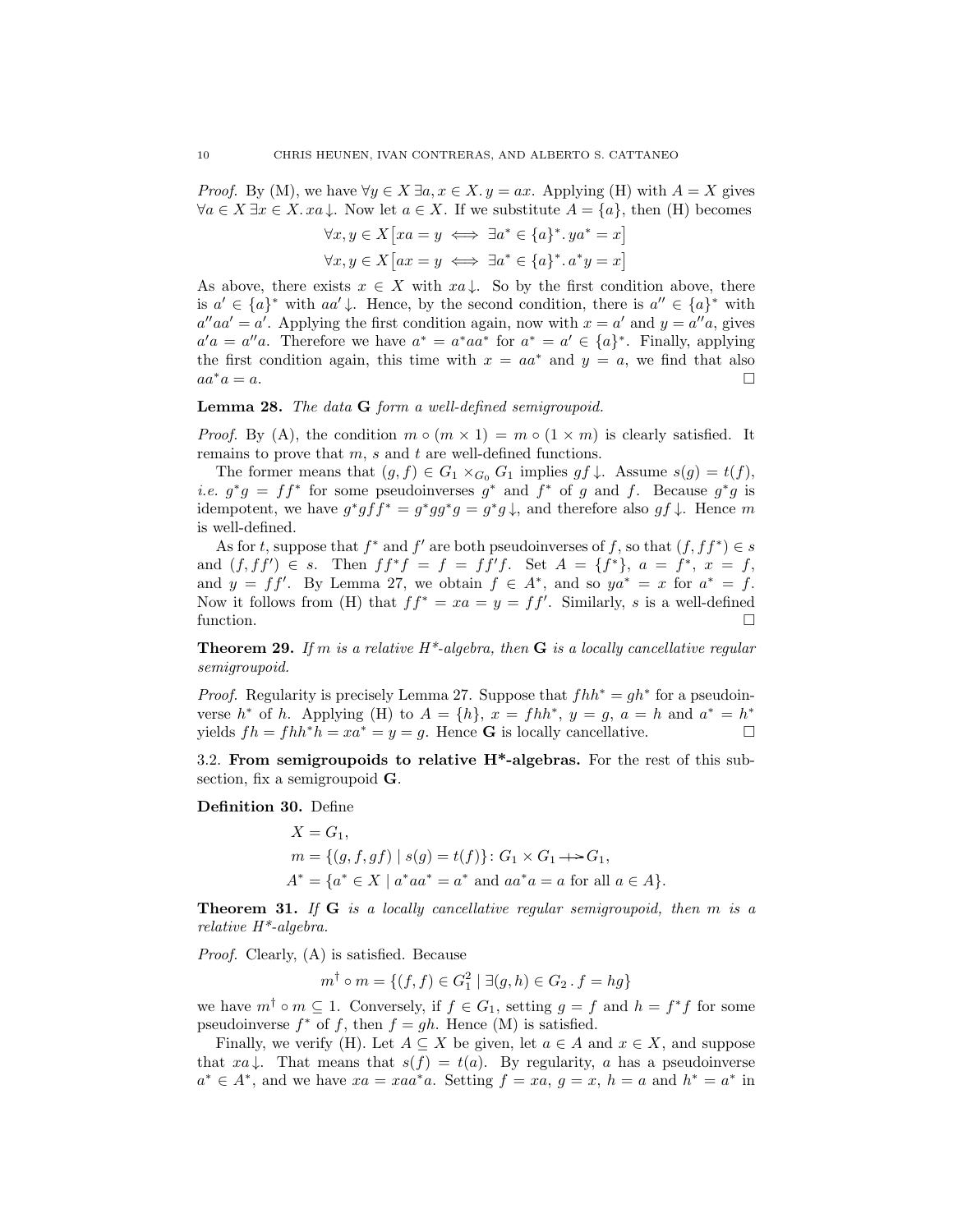the definition of local cancellativity yields  $xaa^* = x$ . The symmetric condition is verified similarly. Hence  $(H)$  is satisfied.  $\Box$ 

3.3. **Functoriality.** This subsection proves that the assignments  $m \mapsto \mathbf{G}$  and  $\mathbf{G} \mapsto$ m extend functorially to an adjunction. The following definitions give well-defined categories, just as in Subsection 2.3. Condition (I) has to be adapted to the nonunital setting of H\*-algebras, and becomes the following.

$$
(I') \t y \circ r \circ x = y^* \circ r \circ x^* \text{ for all } x \colon 1 \to X, y \colon 1 \to Y
$$

Concretely, this means that  $(x, y) \in r$  if and only if  $(x^*, y^*) \in r$  for any pseudoinverses  $x^*$  of x and  $y^*$  of y.

Definition 32. Relative H\*-algebras can be made into the objects of several categories. A morphism  $(X, m_X) \to (Y, m_Y)$  in **Hstar(Rel**)<sup>rel</sup> is a morphism  $r: X \rightarrow Y$  in Rel satisfying (R) and (I'). A morphism in **Hstar(Rel)** is a morphism  $r: X \rightarrow Y$  in Rel that satisfies (I') and preserves multiplication:  $r \circ m_X =$  $m_Y \circ (r \times r)$ . A morphism in **Hstar(Rel)**<sup>func</sup> is a morphism in **Hstar(Rel)** that additionally has a right adjoint.

Definition 33. Locally cancellative regular semigroupoids can be made into the objects of several categories. Morphisms in LRSgpd are semifunctors. Morphisms in  $G \rightarrow H$  in  $LRSgpd<sup>mfunc</sup>$  are multi-valued semifunctors, *i.e.* multi-valued functions  $G_i \rightarrow H_i$  satisfying only the first condition of Definition 21. Morphisms **LRSgpd**<sup>rel</sup> are locally cancellative regular subsemigroupoids of  $\mathbf{G} \times \mathbf{H}$ .

**Proposition 34.** The assignments  $m \mapsto \mathbf{G}$  and  $\mathbf{G} \mapsto m$  extend to functors

$$
\begin{aligned} &\mathbf{Hstar(Rel)^{rel}\leftrightarrows LRSgpd^{rel},}\\ &\mathbf{Hstar(Rel)\leftrightarrows LRSgpd^{mfunc},}\\ &\mathbf{Hstar(Rel)^{func}\leftrightarrows LRSgpd.} \end{aligned}
$$

*Proof.* We prove the case **Hstar(Rel**)<sup>rel</sup>  $\hookrightarrow$  **LRSgpd**<sup>rel</sup>. Let  $(X, m_X)$  and  $(Y, m_Y)$ be relative H\*-algebras, inducing locally cancellative regular semigroupoids G and **H**. Given  $r: m_X \to m_Y$ , define  $m_r: r \times r \to r$  as in the proof of Theorem 16; it satisfies (A) and (M). It also satisfies (H), as we now verify. For  $A \subseteq r$ , take  $A^* = \{(x^*, y^*) \mid (x, y) \in A, x^* \in \{x\}^*, y^* \in \{y\}^*\}.$ 

$$
(1 \times A) \circ m_r^{\dagger}
$$
  
= {((x, y), (a, b)) \in r \times r |  $\exists$  (c, d) \in A. y = bd, x = ac}  
 $\stackrel{\text{(H)}}{=} {((x, y), (a, b)) \in r \times r |  $\exists$  (c, d) \in A, c^* \in {c}^*, d^* \in {d}^*. a = xc^*, b = yd^*}$   
=  $m_r \circ (1 \times A^*)$ .

Theorem 29 now shows that  $m_r$  induces a subsemigroupoid of  $\mathbf{G} \times \mathbf{H}$ . Conversely, if **R** is a subsemigroupoid of  $\mathbf{G} \times \mathbf{H}$ , then  $R_1: G_1 \rightarrow H_1$  clearly satisfies (R) and (I). Finally, the identity relation  $r: m_X \rightarrow m_Y$  corresponds to the diagonal subsemigroupoid, which is indeed regular and locally cancellative. These constructions clearly restrict to the subcategories of the statement.  $\Box$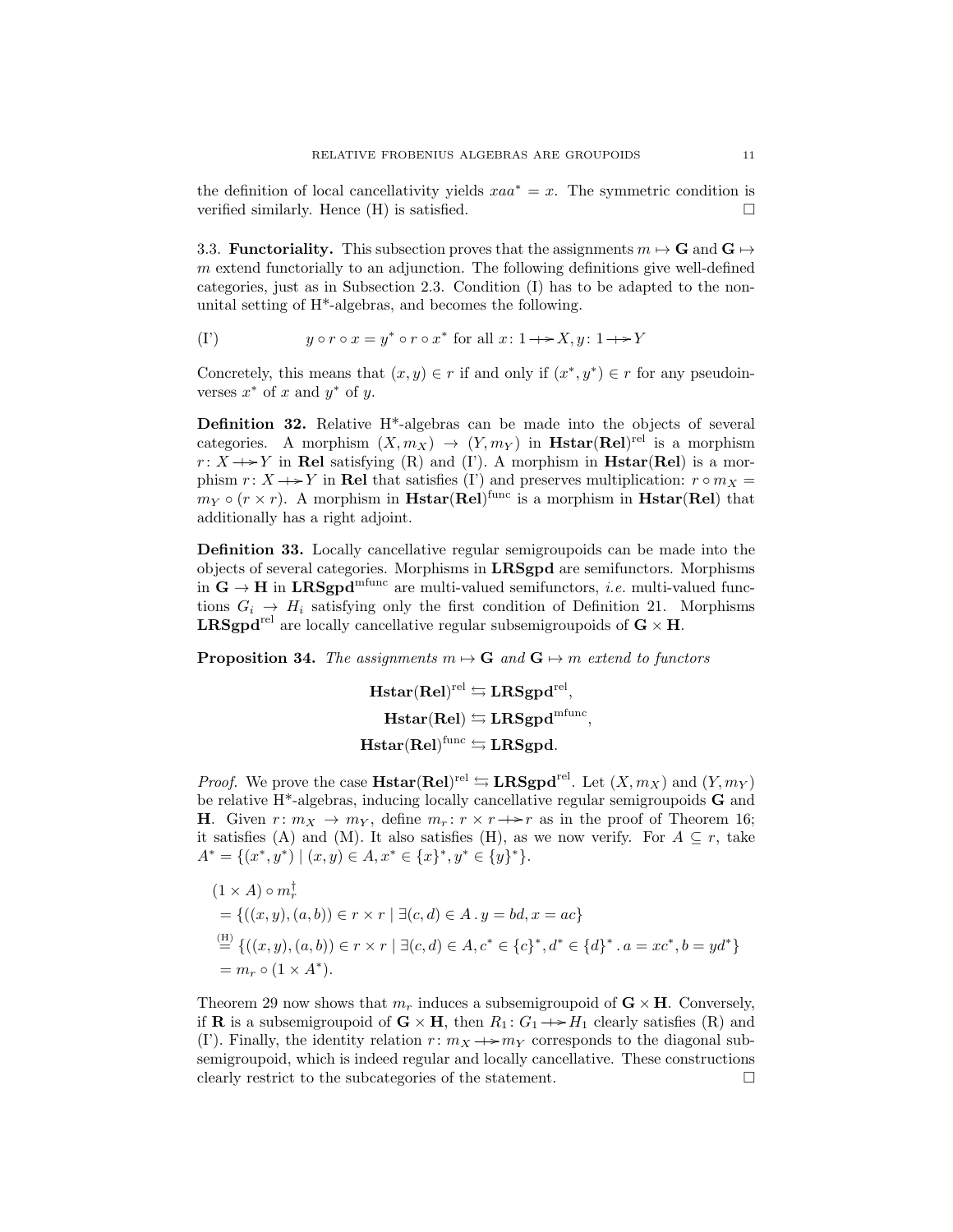Theorem 35. The functors from the previous proposition form adjunctions.



*Proof.* Starting with a relative H<sup>\*</sup>-algebra  $m: X \times X \longrightarrow X$ , we end up with

$$
\{(g, f, gf) \mid \exists g^* \in \{g\}^* \exists f^* \in \{f\}^* \, . \, g^*g = ff^* \} \colon X \times X \to X.
$$

Clearly this is a subrelation of  $m$ , and the inclusion forms the unit of the adjunction. Starting with a locally cancellative regular semigroupoid G, we end up with

 ${f \in G_1 | f^2 = f} \leq \frac{1}{t'} \leq G_1 \leq m \leq G_1 \times s', t' \cdot G_1$ 

where  $s'(f) = f^*f$  and  $t'(f) = ff^*$ . Clearly, the original **G** maps into this, giving the counit of the adjunction. Naturality and the triangle equations are easily checked for  $\mathbf{LRSgpd}^{\text{rel}} \Leftrightarrow \mathbf{Hstar}(Rel)^{\text{rel}}$ . Because the unit and counit are functions, the statement also holds for the other subcategories.  $\Box$ 

Notice that we obtain a mere adjunction, and not an isomorphism as in Theorem 16. Indeed,  $gf\downarrow$  need not imply  $g^*g = ff^*$  for some pseudoinverses  $f^* \in \{f\}^*$ and  $g^* \in \{g\}^*$ , and  $G_0$  need not coincide with the idempotents of  $G_1$  at all.

## 4. Groupoids and semigroupoids

The forgetful functor  $Gpd \rightarrow Cat$  has a left adjoint, that freely adds inverses. Similarly, the forgetful functor  $\text{Cat} \to \text{Sgpd}$  to the category of semigroupoids and semifunctors has a left adjoint, that freely adds identities. The image of the latter left adjoint consists precisely of those categories in which the only isomorphisms are identities. Hence there is a functor  $Sgpd \rightarrow Gpd$  giving the free groupoid on a semigroupoid. Restricting it gives a functor that turns a locally cancellative regular semigroupoid into a groupoid.

# LRSgpd / o <sup>⊥</sup> ? \_Gpd

The morphisms in these categories are (semi)functors. This section establishes right adjoints to the inclusion  $Gpd^{\text{rel}} \hookrightarrow \text{LRSgpd}^{\text{rel}}$  and its variations with other choices of morphisms. This is then applied to obtain adjunctions between  $\text{HStar}(\text{Rel})^{\text{rel}}$ and  $\textbf{Frob}(\textbf{Rel})^{\text{rel}}$  (and their variations). The idea in building the right adjoint is to identify all idempotents: a group is a regular semigroup with a single idempotent.

**Definition 36.** For a semigroupoid G, define  $\sim$  as the congruence (see [5, Section II.8)) generated by  $f \sim g$  when  $s(f) = s(g)$  and  $f^2 = f$  and  $g^2 = g$ . Set

$$
G'_0 = G_0,
$$
  $s'([f]) = s(f),$   $m'([g],[f]) = [m(g,f)],$   
\n $G'_1 = G_1 / \sim,$   $t'([f]) = t(f).$ 

**Lemma 37.** If  $G$  is a (locally cancellative regular) semigroupoid, then

$$
\mathbf{G}' = \left( G'_0 \sum_{t=1}^{K} G'_1 \sum_{t=1}^{K} G'_1 \sum_{t=1}^{K} G'_1 \times G'_0 G'_1 \right)
$$

is again a well-defined (locally cancellative regular) semigroupoid.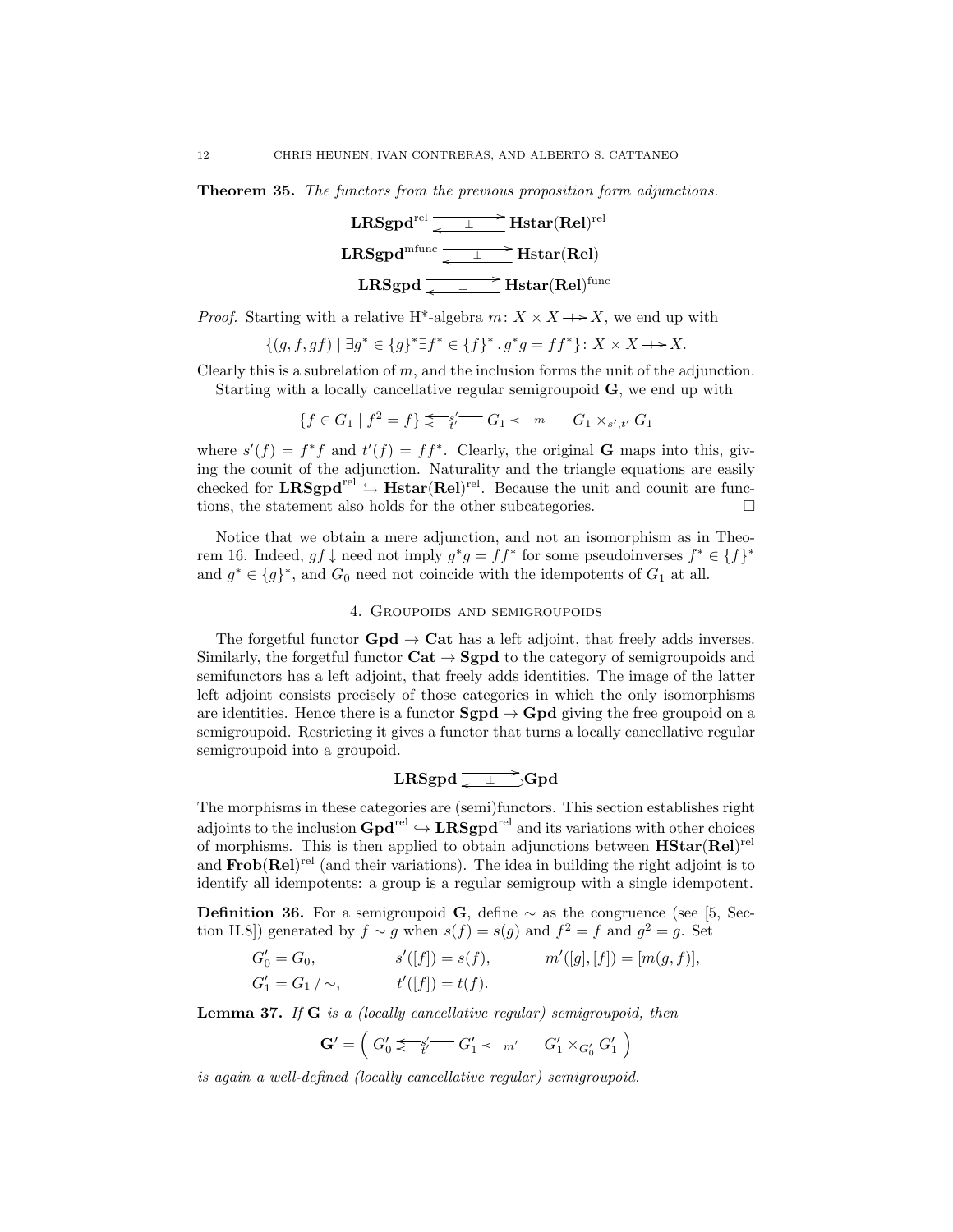*Proof.* Because  $\sim$  is a congruence, m' is associative [5, Proposition II.8.1]). Because s and t are jointly epic, so are s' and t'. Hence  $G'$  is a semigroupoid. If G is regular, then  $[f^*]$  is a pseudoinverse for  $[f] \in G'_1$ , where  $f^*$  is any pseudoinverse of f in  $G_1$ , and so  $G'$  is regular. Finally, it is easy to see that  $G'$  inherits local cancellativity from **G** using that  $\sim$  is a congruence.  $\Box$ 

**Lemma 38.** If the semigroup  $G$  is locally cancellative and regular, then

$$
F(\mathbf{G}) = \left( G'_0 \underbrace{\xleftarrow{\epsilon s'_1 \cdots s'_l} G'_1}_{\leftarrow t' \cdots} G'_1 \leftarrow m' \cdots G'_1 \times_{G'_0} G'_1 \right)
$$

is a well-defined groupoid, where

$$
e'(s(f)) = [f^*f],
$$
  $e'(t(f)) = [ff^*],$   $i'([f]) = [f^*].$ 

*Proof.* Because G is regular, it makes sense to speak about  $f^*$ . Because  $G'_0$  = Im(s')  $\cup$  Im(t'), the above prescription completely defines e'. Finally, e' is welldefined, for if  $s(f) = s(g)$ , then  $f^* f \sim g^* g$  because both are idempotent. Similarly, if  $s(f) = t(g)$ , then  $f^* f \sim gg^*$ .

We now show that  $i$  is a well-defined function. Suppose that  $g$  and  $h$  are pseudoinverses of f. Then qf and hf are idempotent. Also  $s(qf) = s(hf) = t(qf) = t(hf)$ , so  $[gf] = [hf]$ . But then  $[g] = [h]$  by local cancellativity of  $\mathbf{G}'$ .

By construction, these data makes  $F(G)$  into a groupoid.

**Proposition 39.** The assignment  $G \mapsto F(G)$  of the previous lemma extends to  $\emph{functors} \; F^{\mathrm{rel}} \colon \mathbf{LRSgpd}^{\mathrm{rel}} \to \mathbf{Gpd}^{\mathrm{refl}}, \; F^{\mathrm{mfunc}} \colon \mathbf{LRSgpd}^{\mathrm{mfunc}} \to \mathbf{Gpd}^{\mathrm{mfunc}}, \; \emph{and}$  $F:$  LRSgpd  $\rightarrow$  Gpd.

*Proof.* Let **R** be a morphism  $G \rightarrow H$  in LRSgpd<sup>rel</sup>. Then it is subsemigroupoid of  $\mathbf{G} \times \mathbf{H}$ , and hence a semigroupoid in its own right. Hence we can define  $F^{\text{rel}}(\mathbf{R})$ as in the previous lemma. It is easy to see that  $F^{\text{rel}}(\mathbf{R})$  is a subsemigroupoid of  $F^{\text{rel}}(\mathbf{G}) \times F^{\text{rel}}(\mathbf{H})$ . Finally, it clear that  $F^{\text{rel}}$  preserves identities and composition, and restricts to give functors  $F^{\text{mfunc}}$  and  $F$ .

Theorem 40. The functor F is right adjoint to the inclusion  $Gpd \hookrightarrow LRSgpd$ . The functor  $F^{\text{mfunc}}$  is right adjoint to the inclusion  $\text{Gpd}^{\text{mfunc}} \rightarrow \text{LRSgpd}^{\text{mfunc}}$ . The functor  $F^{\text{rel}}$  is right adjoint to the inclusion  $\text{Gpd}^{\text{rel}} \hookrightarrow \text{LRSgpd}^{\text{rel}}$ .

Proof. We start by exhibiting the unit of the adjunctions. Let **G** be a locally cancellative regular semigroupoid. Then  $G_0 = F(\mathbf{G})_0$ , and there is a projection function  $G_1 \twoheadrightarrow (G_1/\sim) = F(\mathbf{G})_1$ . By construction of s', t' and m', this induces a semifunctor  $\mathbf{G} \to F(\mathbf{G})$ , and hence a subsemigroupoid of  $\mathbf{G} \times F(\mathbf{G})$ . Because G is locally cancellative and regular itself, this subsemigroupoid is a well-defined morphism  $\mathbf{G} \to F(\mathbf{G})$  in LRSgpd<sup>rel</sup> as well as in LRSgpd<sup>mfunc</sup> and LRSgpd. It is easy to see that this is natural in G.

As for the counit, notice that if **G** is a groupoid, then  $G_1 \cong (G_1 / \sim)$ . So the subsemigroupoid of  $\mathbf{G}\times F(\mathbf{G})$  is in fact a groupoid, and hence gives a well-defined morphism  $F(\mathbf{G}) \to \mathbf{G}$  in  $\mathbf{Gpd}^{\text{rel}}$ ,  $\mathbf{Gpd}^{\text{mfunc}}$  and  $\mathbf{Gpd}$ , that is natural in  $\mathbf{G}$ .

One readily verifies that this unit and counit satisfy the triangle equations.  $\Box$ 

Thus the functor  $F$  provides a universal way to pass from locally regular semigroupoids to groupoids. Restriction to the one-object case shows that collapsing all idempotents turns a locally cancellative regular semigroup into a group.